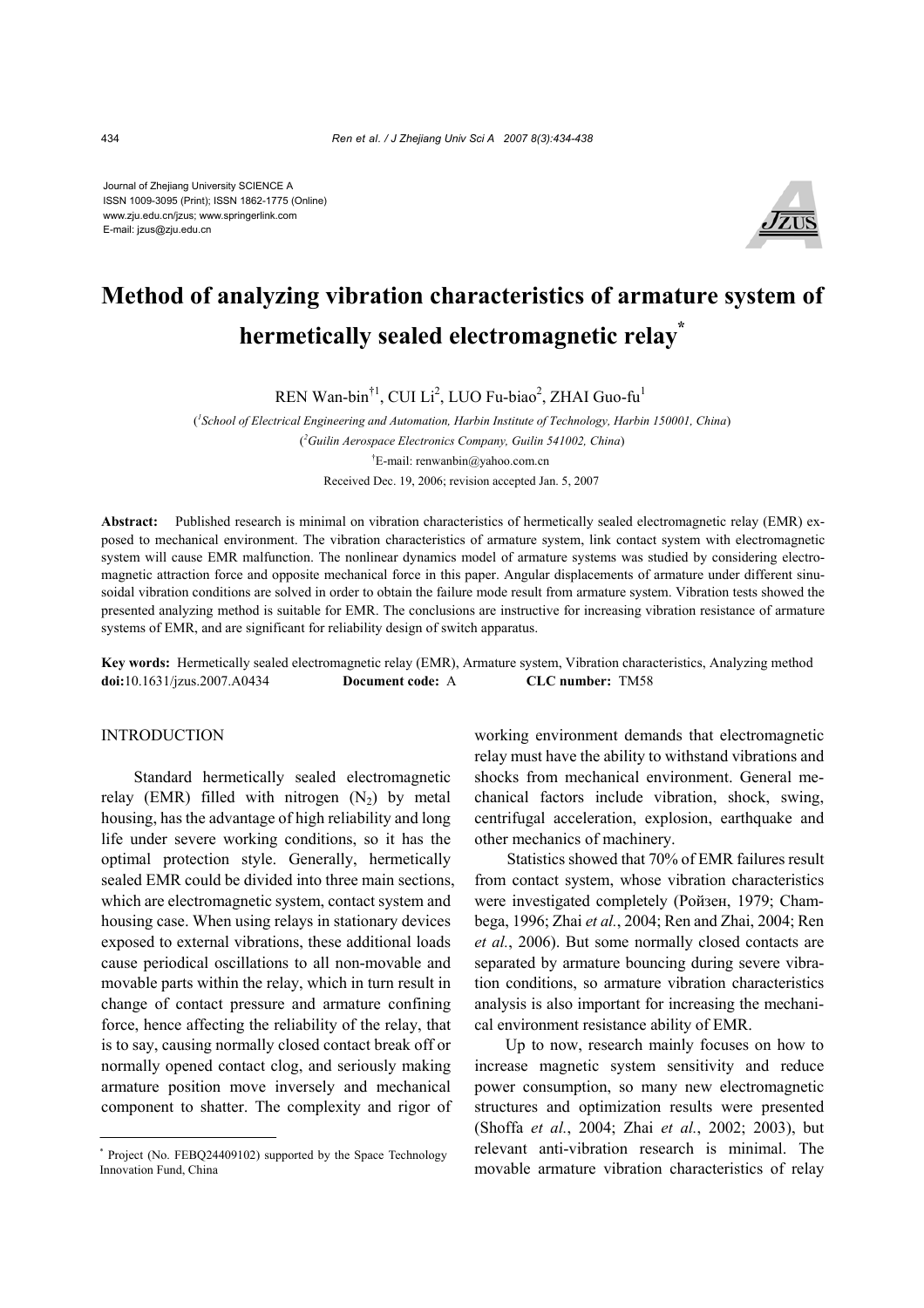and affecting factors should be investigated (Wang, 1998). The multi-segment linear body-spring- damping vibration model of typical balanced armature relay was established and the analytical solutions of the vibration response were presented (Xu *et al.*, 1995). The natural frequency of some clapper relay's armature was analyzed by using Rayleigh method (Xie and Wang, 2003). In this paper, armature motion characteristics of typical differential magnetic system in sinusoid vibration condition were researched to determine armature vibration failure mode, so that the method can provide theoretical foundation for the mechanical, electrical and magnetic integrated parameter optimization design of hermetically sealed EMR.

## MATHEMATICAL MODEL OF VIBRATION CHARACTERISTICS OF ARMATURE SYSTEM

## **Description of modelling**

(1) In general, there are three mechanical excitation directions for EMR being researched in work. But the direction concording with armature motion is the worst case according to vibration test and analysis. So this direction is taken as the most dangerous direction in this paper.

(2) Armature with rectangular, short and flat cross-section was taken as a rigid body.

(3) The fore and after two lateral sides movement of armature were restricted by a pedestal body. There is enough permanent magnet attractive force at the magnet pole shank, where the armature is supported. So the rotation around the staff is the armature's only degree of freedom. Considering the relay vibration resistance in pick-up status is better than in release status, the equipoise of armature in release status is defined as the start point of angle *θ*, and clockwise is the forward direction.

(4)  $\theta_1$  is defined as the critical angle of armature disengaging from right yoke;  $\theta_2$  is defined as the critical angle of armature contact with movable spring;  $\theta_3$  is defined as the critical angle of N.C. spring group breakout;  $\theta_4$  is the critical angle of N.O. spring group closing;  $\theta_5$  is the critical angle of armature contact with yoke;  $\theta_6$  is the termination angle of armature.

(5) The friction torques between armature and staff, push pole and movable spring are ignored. Moreover, the energy loss between components caused by collision is also ignored.

The restraints between armature and yoke, spring are unilateral, thus the complete armature motion could be divided into several regions with motion direction being different at each region. The whole dynamic system, which includes different elastic components and damping components, has varied natural frequency.

# **Electromagnetic attractive force and mechanical opposite force**

Polarized magnetic system usually includes armature, yoke, permanent magnet, coil, iron core and so on. The mathematical model for determining hold force and pick-up force of armature using magnetic circuit theory is presented here. The equivalent magnetic circuit for polarized relay electromagnetic system (shown in Fig.1) is shown in Fig.2.



**Fig.1 Some differential-type polarized electromagnetic relay structure**



**Fig.2 Equivalent magnetic circuit**

The magnetic circuit equations set can be written as:

$$
(R_{\rm al} + R_{\rm p} + R_{\rm m} + R_{\rm y1} + R_{\rm dl})\phi_1 + R_{\rm p}\phi_2 + R_{\rm m}\phi_3 = F_{\rm m},
$$
  
\n
$$
R_{\rm p}\phi_1 + (R_{\rm ar} + R_{\rm dr} + R_{\rm yr} + R_{\rm m} + R_{\rm p})\phi_2 - R_{\rm m}\phi_3 = F_{\rm m},
$$
  
\n
$$
R_{\rm m}\phi_1 - R_{\rm m}\phi_2 + (2R_{\rm m} + R_{\rm y1} + R_{\rm yr} + R_{\rm c} + R_{\rm f}) = F_{\rm w},
$$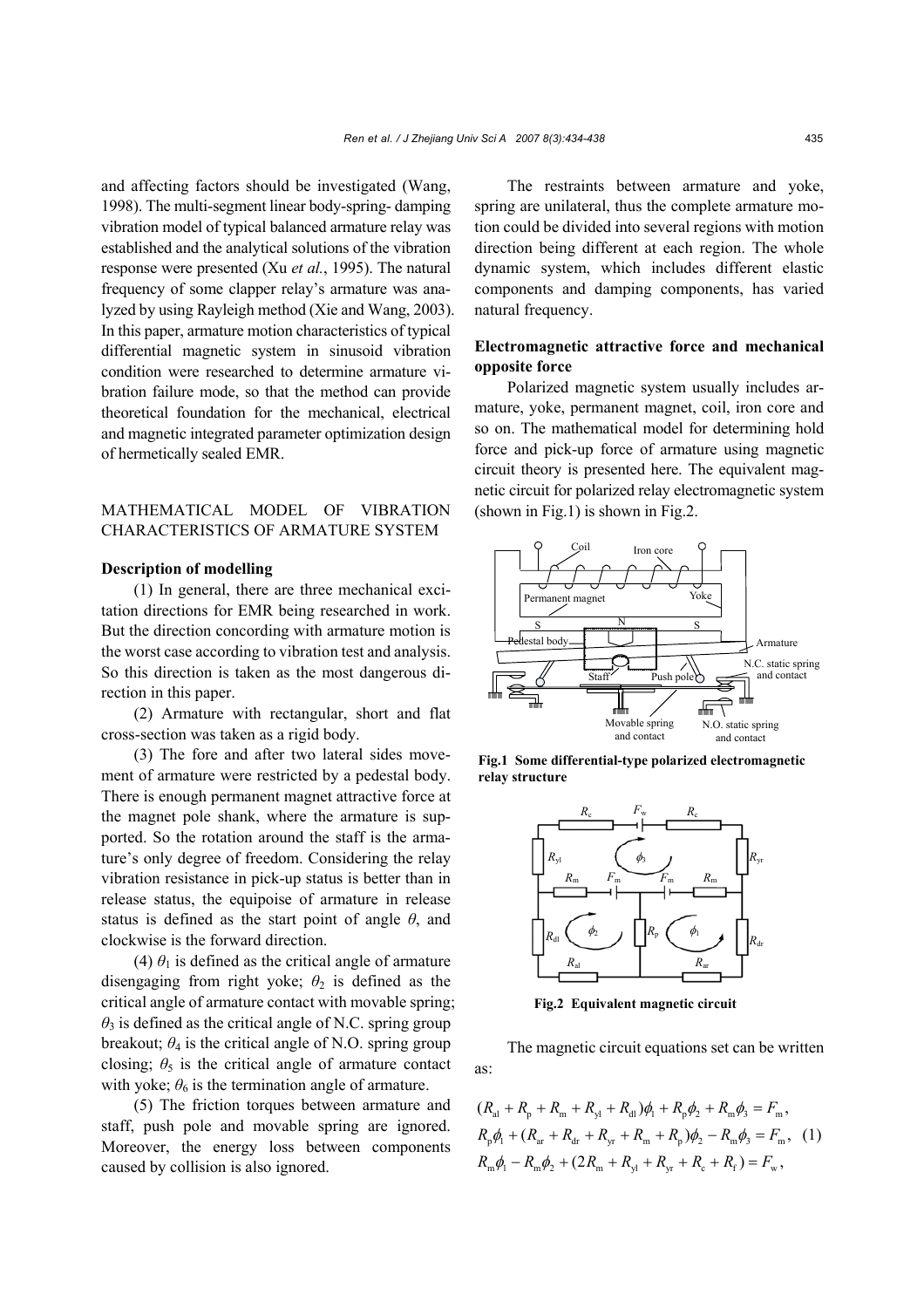where  $\phi_1$ ,  $\phi_2$ ,  $\phi_3$  are the magnetic flux values of each circuit; *R*al, *R*ar are the magnetic reluctances of left and right armature segment;  $R_{\text{dl}}$ ,  $R_{\text{dr}}$  are the magnetic reluctances of left and right air gap;  $R_{\rm y1}$ ,  $R_{\rm yr}$  are the magnetic reluctances of left and right yoke segment;  $R_c$  is the magnetic reluctance of iron core;  $R_p$  is the magnetic reluctance of support position;  $F_w$  is the magnetic potential of coil.

From Eq.(1), obtain the values of  $\phi_1$ ,  $\phi_2$  and  $\phi_3$ , then the magnetic flux corresponding to every air gap is solved. Substitute them into Maxwell equation for electromagnetic torque of air gap, finally the torque for armature disengaging from yoke support can be expressed as:

$$
M_0 = F_{\text{mR}} l_{\text{R}} - F_{\text{mL}} l_{\text{L}} = M_{\text{R}} - M_{\text{L}},\tag{2}
$$

where  $F_{\text{mR}}$ ,  $F_{\text{mL}}$  is permanent magnet attractive force of right and left pole-face respectively;  $l_R$  is the distance between center of right pole-face and armature rotation shaft;  $l<sub>L</sub>$  the distance between center of left pole-face and armature rotation shaft.

In addition, the relation between mechanical opposite force and deflection of spring can be calculated according to material mechanics (Ройзен, 1979).

#### **Motion equations**

If exciting displacement is described by  $\Lambda(t) = Asin\Omega t$ , *A* is the exciting amplitude,  $\Omega$  is the exciting angular frequency, then the armature motion can be classified into six cases.

Case 1:  $0 \leq \theta \leq \theta_1$ , the armature does not disengage from yoke. Taking it as individual body, then the motion equation is

$$
I\ddot{\theta} + C_y l_{\rm R}^2 \dot{\theta} - M_0 + k_y l_{\rm R}^2 (\theta_1 - \theta) - m A L_{\rm a} \Omega^2 \sin \Omega t = 0,
$$
\n(3)

where  $k_{v}$ ,  $C_{v}$  are elastic coefficient and damping coefficient of yoke respectively; *I* is armature moment of inertia; *m* is the armature mass; *L*a is the armature length.

Case 2:  $\theta_1 < \theta \leq \theta_2$ , armature disengages from yoke. but does not yet contact N.C. spring group, then the motion equation is

$$
I\ddot{\theta} - M_0 - mAL_a\Omega^2 \sin \Omega t = 0.
$$
 (4)

Case 3:  $\theta_2 \leq \theta \leq \theta_3$ , armature contacts movable spring, which is still restrained by N.C. static spring, then motion equation is

$$
I\ddot{\theta} + N(C_{\rm jd} + C_{\rm d})l_{\rm s}^2 \dot{\theta} - M_0
$$
  
+  $N(k_{\rm jd} + k_{\rm d})l_{\rm s}^2 (\theta - \theta_2) - m A L_{\rm a} \Omega^2 \sin \Omega t = 0,$  (5)

where *N* are the numbers of switched contact;  $k_d$ ,  $C_d$ are elastic coefficient and damping coefficient of movable spring respectively;  $k_{id}$  and  $C_{id}$  are elastic coefficient and damping coefficient of N.C. static spring respectively;  $l_s$  is the distance between movable contact and armature rotation shaft.

Case 4:  $\theta_3 \leq \theta \leq \theta_4$ , N.C. spring group breaks out, but does not yet contact N.O. static spring, then motion equation is

$$
I\ddot{\theta} + NC_{d}l_{s}^{2}\dot{\theta} - M_{0} + Nk_{jd}l_{s}^{2}(\theta_{3} - \theta_{2})
$$
  
+  $Nk_{d}l_{s}^{2}(\theta - \theta_{3}) - mAL_{a}\Omega^{2}\sin \Omega t = 0.$  (6)

Case 5:  $\theta_4 < \theta \leq \theta_5$ , N.O. spring group closes, but does not yet contact left yoke, then motion equation is

$$
I\ddot{\theta} + N(C_{\rm d} + C_{\rm jh})l_s^2 \dot{\theta} - M_0 + Nk_{\rm jd}l_s^2 (\theta_3 - \theta_2) + Nk_{\rm d}l_s^2 (\theta - \theta_3) + Nk_{\rm jh}l_s^2 (\theta - \theta_4) - mAL_{\rm a}\Omega^2 \sin \Omega t = 0,
$$
\n(7)

where  $k_{ih}$  and  $C_{ih}$  are elastic coefficient and damping coefficient of N.O. static spring respectively.

Case 6:  $\theta_5 \leq \theta \leq \theta_6$ , armature contacts left yoke

$$
I\ddot{\theta} + N(C_{\rm d} + C_{\rm jh})l_s^2 \dot{\theta} + NC_{\rm y} l_{\rm L}^2 \dot{\theta} - M_0
$$
  
+  $Nk_{\rm jd} l_s^2 (\theta_3 - \theta_2) + Nk_d l_s^2 (\theta - \theta_3) + Nk_{\rm jh} l_s^2 (\theta - \theta_4)$  (8)  
- $k_{\rm y} l_{\rm L}^2 (\theta - \theta_5) - m A L_{\rm a} \Omega^2 \sin \Omega t = 0.$ 

The armature's angular displacement response in the above six cases can be solved by using numerical computing method, when displacement crosses over the adjacent cases, the last current state of forward case can be chosen as initial conditions of next state. Therefore, the armature's transient response (including displacement and velocity) is determined accurately when the exciting frequency and acceleration are given. With the same argument, this analysis is suitable for other armature structure.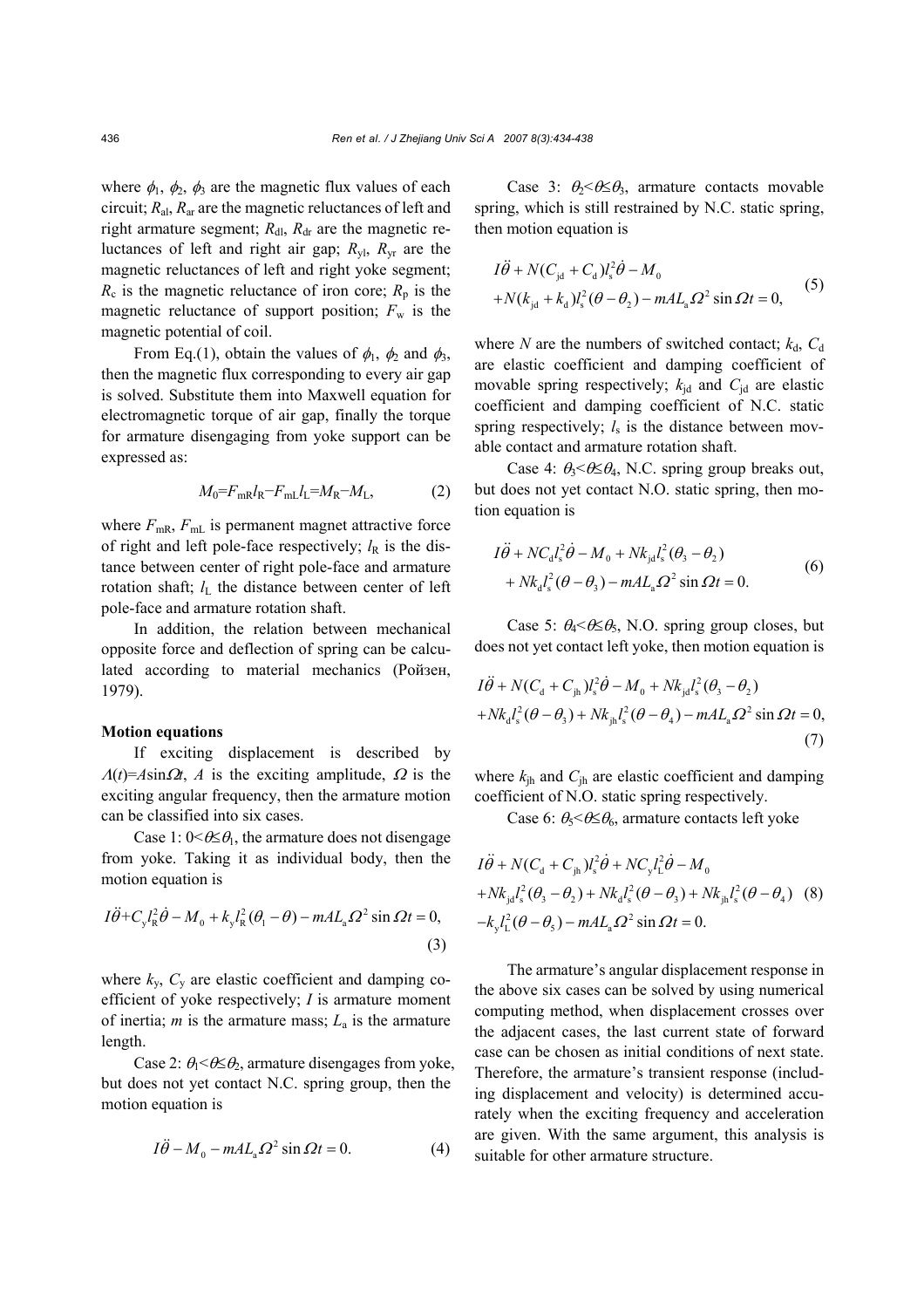## EXAMPLES

Taking differential-type polarized EMR (shown in Fig.1) as example, define horizontal position of armature as  $\theta$ =0. By calculation, the armature position in release condition is  $\theta$ =−0.244 rad, and in pick-up condition is  $\theta$ =0.244 rad for the balanced structure. The permanent magnet attractive force characteristic curve and mechanical opposite force characteristic curve are shown in Fig.3, the attractive torque in release condition is  $M=6\times10^{-4}$  N·m; while the yoke rigidity  $k_y$ =2.4×10<sup>5</sup> N/m is obtained by using testing and analyzing system (Liang *et al.*, 2004), so the critical angle expression of armature disengaging from yoke is

$$
\theta_1 = -4M/(kL_a^2) = -0.02431 \text{ rad.}
$$
 (9)

The diagrammatic shadow region in Fig.3 shows that the contact deformation between armature and yoke, and the critical angle  $\theta_2 \sim \theta_5$  is indicated clearly; detailed parameters are listed in Table 1.



**Fig.3 Permanent attractive torque and mechanical opposite torque**

**Table 1 The parameters of some relay** 

| Parameters                                            | Value                |
|-------------------------------------------------------|----------------------|
| Armature mass $m$ (kg)                                | $1.1 \times 10^{-4}$ |
| Armature moment of inertia $I(m^4)$                   | $5 \times 10^{-8}$   |
| Rigidity of movable spring $k_d$ (N/m)                | 306.3                |
| Rigidity of N.C. contact static spring $k_{id}$ (N/m) | 2018.7               |
| Rigidity of N.O. contact static spring $k_{ih}$ (N/m) | 789.9                |
| Initial pressure between N.C. contacts $F_0(N)$       | 0.033                |
| Critical angle $\theta_2$ (rad)                       | $-0.00815$           |
| Critical angle $\theta_3$ (rad)                       | $-0.00517$           |
| Critical angle $\theta_4$ (rad)                       | 0.01512              |
| Critical angle $\theta_5$ (rad)                       | 0.02431              |
| Damping coefficient of yoke $C_v$ (N·s/m)             | 0.005                |

The phase-plane diagram of armature (exciting frequency  $f=500$  Hz, acceleration  $A_{cc}=10g$ , initial velocity  $\dot{\theta} = 0$ ) is shown in Fig.4 showing that the motion process is stable, and that the maximum of angular  $\theta_{\text{max}}$ =−0.02445< $\theta_1$ , so that armature keeping contact with yoke can be determined, that is, the vibration characteristics meet the requirement of product specification.



The phase-plane diagram of armature (exciting frequency  $f=1320$  Hz, acceleration  $A_{cc}=20g$ , initial velocity  $\dot{\theta} = 0$ ) is shown in Fig.5 indicating the armature motion angle crosses the critical angle  $\theta_1$ abruptly and that amplitude variation increases gradually; that the maximum reached −0.00679 rad after the static balanced position is passed many times, so that the armature disengages from the yoke and collides with movable spring.



**Fig.5 20g/1320 Hz vibration condition**

When armature damping changes to 0.05 N·s/m, the maximum of response reduced sharply (shown in Fig.6). The collision between armature and yoke occurred periodically, and armature will not contact